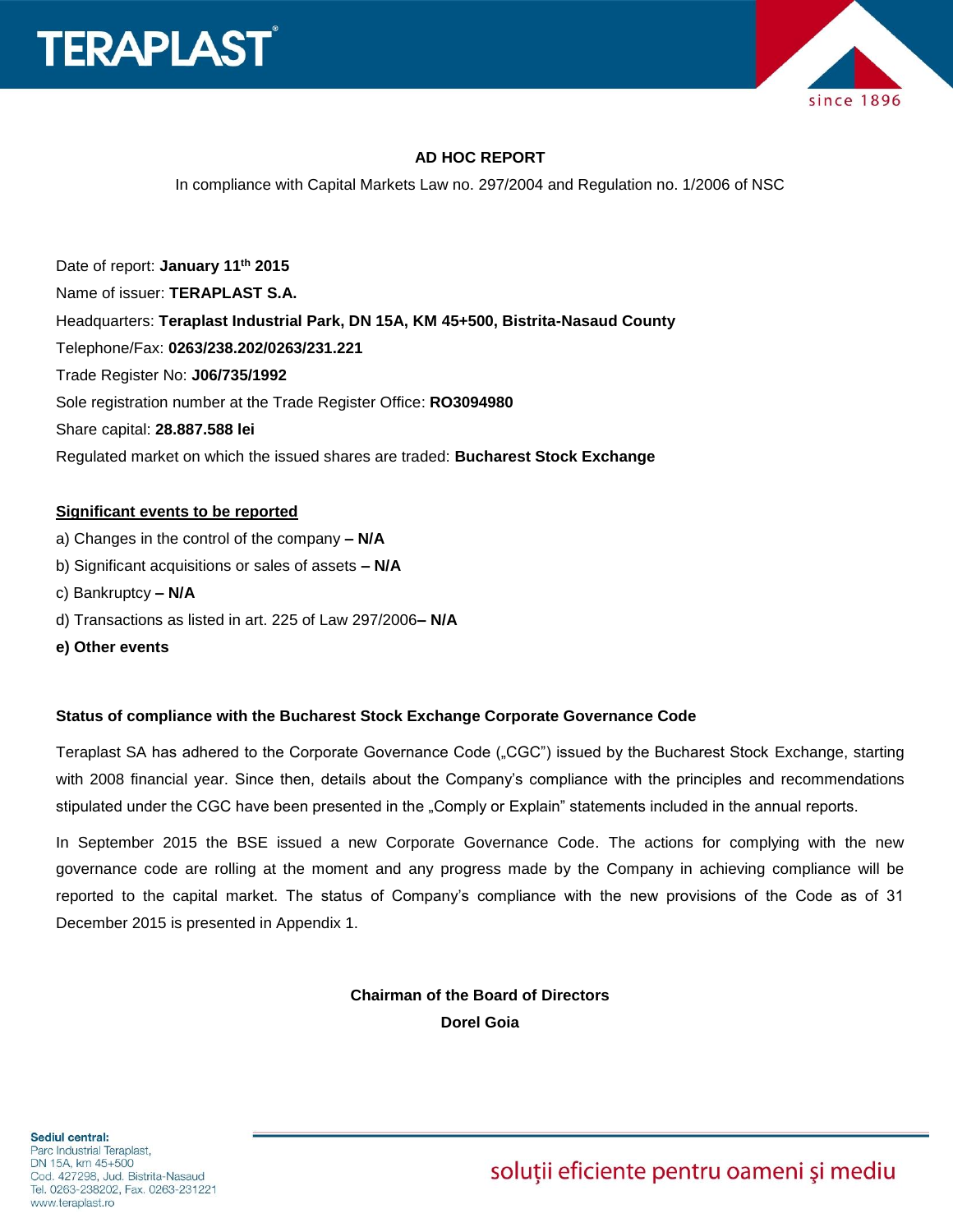#### **Appendix 1**

## **Section A – Responsibilities**

| Status of compliance with the provisions of the new BSE Corporate Governance Code as of 31<br>December 2015                                                                                                                                                                                                                                                                                                                                                                                                                                                | <b>Compliance</b><br>YES / NO |
|------------------------------------------------------------------------------------------------------------------------------------------------------------------------------------------------------------------------------------------------------------------------------------------------------------------------------------------------------------------------------------------------------------------------------------------------------------------------------------------------------------------------------------------------------------|-------------------------------|
| A.1. All companies should have internal regulation of the Board which includes terms of reference/<br>responsibilities for Board and key management functions of the company, applying, among others, the<br>General Principles of this Section.                                                                                                                                                                                                                                                                                                           | <b>YES</b>                    |
| A.2. Provisions for the management of conflict of interest should be included in Board regulation.                                                                                                                                                                                                                                                                                                                                                                                                                                                         | <b>YES</b>                    |
| A.3. The Board of Directors should have at least five members.                                                                                                                                                                                                                                                                                                                                                                                                                                                                                             | <b>YES</b>                    |
| A.4. The majority of the members of the Board should be non-executive. Not less than one non-executive<br>members of the Board of Directors or Supervisory Board should be independent, in the case of Standard<br>Tier Companies. Each member of the Managing Board should submit a declaration that he/she is<br>independent at the moment of his/her nomination for election or re-election as well as when any change in<br>his/her status arises, by demonstrating the ground on which he/she is considered independent in character<br>and judgment. | <b>YES</b>                    |
| A.5. A Board member's other relatively permanent professional commitments and engagements, including<br>executive and nonexecutive Board positions in companies and not-for-profit institutions, should be disclosed<br>to shareholders and to potential investors before appointment and during his/her mandate.                                                                                                                                                                                                                                          | <b>YES</b>                    |
| A.6. Any member of the Board should submit to the Board, information on any relationship with a<br>shareholder who holds directly or indirectly, shares representing more than 5% of all voting rights.                                                                                                                                                                                                                                                                                                                                                    | <b>YES</b>                    |
| A.7. The company should appoint a Board secretary responsible for supporting the work of the Board.                                                                                                                                                                                                                                                                                                                                                                                                                                                        | <b>YES</b>                    |
| A.8. The corporate governance statement should inform on whether an evaluation of the Board has taken<br>place under the leadership of the chairman or the nomination committee and, if it has, summarize key action<br>points and changes resulting from it. The company should have a policy/guidance regarding the evaluation<br>of the Board containing the purpose, criteria and frequency of the evaluation process.                                                                                                                                 | <b>NO</b>                     |
| A.9. The corporate governance statement should contain information on the number of meetings of the<br>Board and the committees during the past year, attendance by directors (in person and in absentia) and a<br>report of the Board and committees on their activities.                                                                                                                                                                                                                                                                                 | <b>YES</b>                    |
| A.10. The corporate governance statement should contain information on the precise number of the<br>independent members of the Board of Directors.                                                                                                                                                                                                                                                                                                                                                                                                         | <b>YES</b>                    |
| A.11. The Board of Premium Tier companies should set up a nomination committee formed of non-<br>executives, which will lead the process for Board appointments and make recommendations to the Board.<br>The majority of the members of the nomination committee should be independent.                                                                                                                                                                                                                                                                   | <b>NO</b>                     |

### **Section B - Risk management and internal control system**

| Status of compliance with the provisions of the new BSE Corporate Governance Code as of 31                                                                                                                                                                                                                                                                                                                                                                                                                                                                                                          | <b>Compliance</b> |
|-----------------------------------------------------------------------------------------------------------------------------------------------------------------------------------------------------------------------------------------------------------------------------------------------------------------------------------------------------------------------------------------------------------------------------------------------------------------------------------------------------------------------------------------------------------------------------------------------------|-------------------|
| December 2015                                                                                                                                                                                                                                                                                                                                                                                                                                                                                                                                                                                       | YES/NO            |
| <b>B.1</b> The Board should set up an audit committee, and at least one member should be an independent non-<br>executive. The majority of the members, including the chairman, should have proven and adequate qualification<br>relevant to the functions and the responsibilities of the committee. At least one member of the audit committee<br>should have proven and adequate auditing or accounting experience. In the case of Premium Tier companies, the<br>audit committee should be composed of at least three members and the majority of the audit committee should be<br>independent. | <b>NO</b>         |

Sediul central:

**Securi Centrai:**<br>Parc Industrial Teraplast,<br>DN 15A, km 45+500<br>Cod. 427298, Jud. Bistrita-Nasaud<br>Tel. 0263-238202, Fax. 0263-231221 www.teraplast.ro

# soluții eficiente pentru oameni și mediu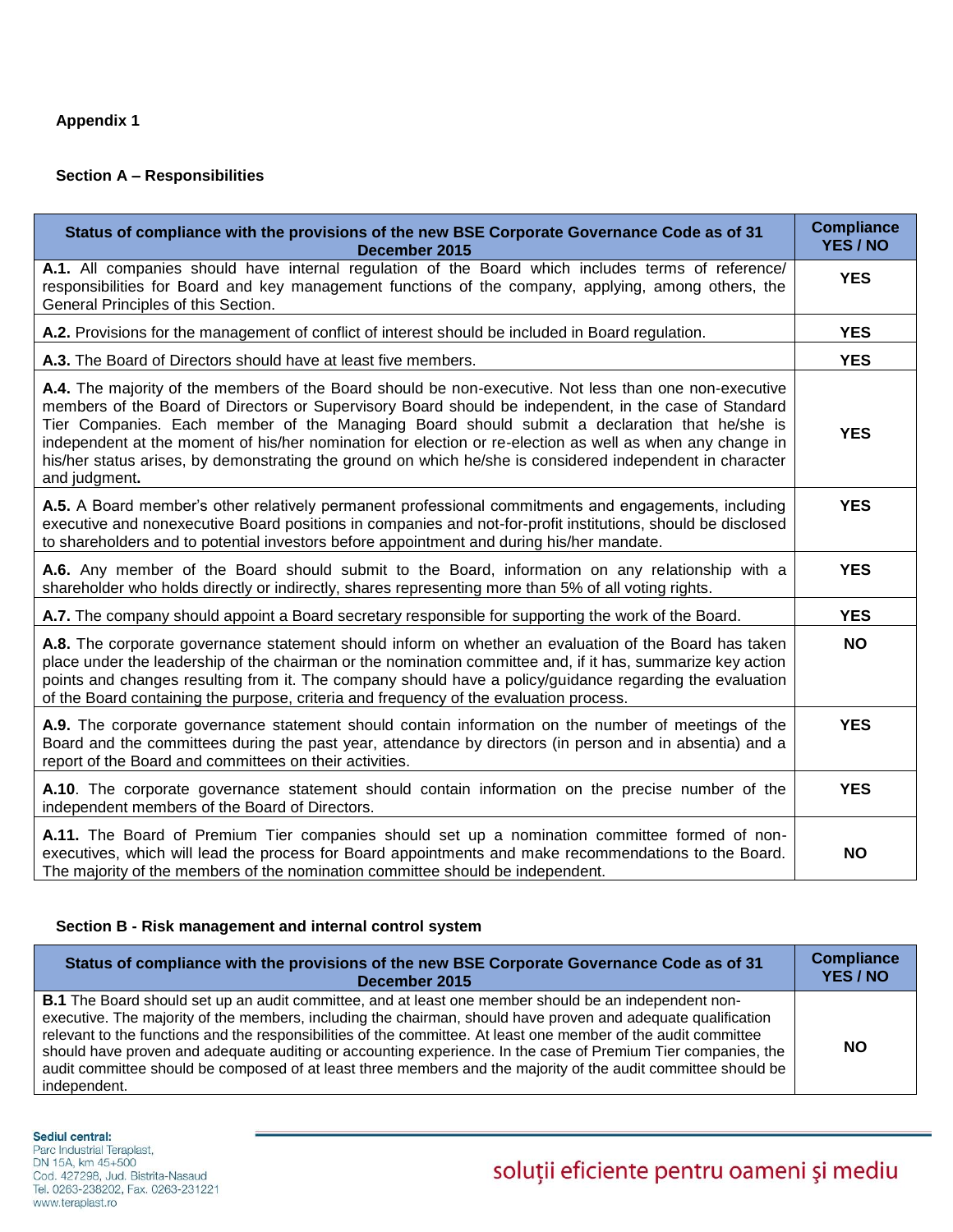| <b>B.2.</b> The audit committee should be chaired by an independent non-executive member.                                                                                                                                                                                                                                                                                                 | <b>NO</b>                                                         |
|-------------------------------------------------------------------------------------------------------------------------------------------------------------------------------------------------------------------------------------------------------------------------------------------------------------------------------------------------------------------------------------------|-------------------------------------------------------------------|
| <b>B.3.</b> Among its responsibilities, the audit committee should undertake an annual assessment of the system<br>of internal control.                                                                                                                                                                                                                                                   | <b>NO</b>                                                         |
| <b>B.4.</b> The assessment should consider the effectiveness and scope of the internal audit function, the<br>adequacy of risk management and internal control reports to the audit committee of the Board,<br>management's responsiveness and effectiveness in dealing with identified internal control failings or<br>weaknesses and their submission of relevant reports to the Board. | <b>NO</b>                                                         |
| <b>B.5.</b> The audit committee should review conflicts of interests in transactions of the company and its<br>subsidiaries with related parties.                                                                                                                                                                                                                                         | NO.                                                               |
| <b>B.6.</b> The audit committee should evaluate the efficiency of the internal control system and risk management<br>system.                                                                                                                                                                                                                                                              | <b>NO</b>                                                         |
| B.7. The audit committee should monitor the application of statutory and generally accepted standards of<br>internal auditing. The audit committee should receive and evaluate the reports of the internal audit team.                                                                                                                                                                    | <b>NO</b>                                                         |
| <b>B.8.</b> Whenever the Code mentions reviews or analysis to be exercised by the Audit Committee, these<br>should be followed by cyclical (at least annual), or ad-hoc reports to be submitted to the Board afterwards.                                                                                                                                                                  | <b>NO</b>                                                         |
| <b>B.9.</b> No shareholder may be given undue preference over other shareholders with regard to transactions<br>and agreements made by the company with shareholders and their related parties.                                                                                                                                                                                           | <b>YES</b>                                                        |
| <b>B.10.</b> The Board should adopt a policy ensuring that any transaction of the company with any of the<br>companies with which it has close relations, that is equal to or more than 5% of the net assets of the<br>company (as stated in the latest financial report), should be approved by the Board following an obligatory<br>opinion of the audit committee.                     | <b>YES</b><br>(exception<br>opinion of the<br>audit<br>committee) |
| <b>B.11.</b> The internal audits should be carried out by a separate structural division (internal audit department)<br>within the company or by retaining an independent third-party entity.                                                                                                                                                                                             | <b>YES</b>                                                        |
| <b>B.12.</b> To ensure the fulfillment of the core functions of the internal audit department, it should report<br>functionally to the Board via the audit committee. For administrative purposes and in the scope related to<br>the obligations of the management to monitor and mitigate risks, it should report directly to the chief<br>executive officer.                            | <b>NO</b>                                                         |

## **Section C - Fair rewards and motivation**

| Status of compliance with the provisions of the new BSE Corporate Governance Code as of 31                                                                                                                                                                                                                                                   | <b>Compliance</b> |
|----------------------------------------------------------------------------------------------------------------------------------------------------------------------------------------------------------------------------------------------------------------------------------------------------------------------------------------------|-------------------|
| December 2015                                                                                                                                                                                                                                                                                                                                | YES / NO          |
| <b>C.1.</b> The company should publish a remuneration policy on its website and include in its annual report a<br>remuneration statement on the implementation of this policy during the annual period under review.<br>Any essential change of the remuneration policy should be published on the corporate website in a timely<br>fashion. | <b>YES</b>        |

## **Section D - Building value through investors' relations**

| Status of compliance with the provisions of the new BSE Corporate Governance Code as of 31                                                                                                                                                                                                                                                                                                                                                                                                                                                                                                                                                                                                                                                                                  | <b>Compliance</b> |
|-----------------------------------------------------------------------------------------------------------------------------------------------------------------------------------------------------------------------------------------------------------------------------------------------------------------------------------------------------------------------------------------------------------------------------------------------------------------------------------------------------------------------------------------------------------------------------------------------------------------------------------------------------------------------------------------------------------------------------------------------------------------------------|-------------------|
| December 2015                                                                                                                                                                                                                                                                                                                                                                                                                                                                                                                                                                                                                                                                                                                                                               | YES / NO          |
| <b>D.1.</b> The company should have an Investor Relations function - indicated, by person (s) responsible or an<br>organizational unit, to the general public. In addition to information required by legal provisions, the<br>company should include on its corporate website a dedicated Investor Relations section, both in Romanian<br>and English, with all relevant information of interest for investors, including:<br>D.1.1. Principal corporate regulations: the articles of association, general shareholders' meeting procedures.<br>D.1.2. Professional CVs of the members of its governing bodies, a Board member's other professional<br>commitments, including<br>executive and non-executive Board positions in companies and not-for-profit institutions; | <b>YES</b>        |

Sediul central:

Parc Industrial Teraplast,<br>DN 15A, km 45+500 Cod. 427298, Jud. Bistrita-Nasaud<br>Tel. 0263-238202, Fax. 0263-231221 www.teraplast.ro

# soluții eficiente pentru oameni și mediu